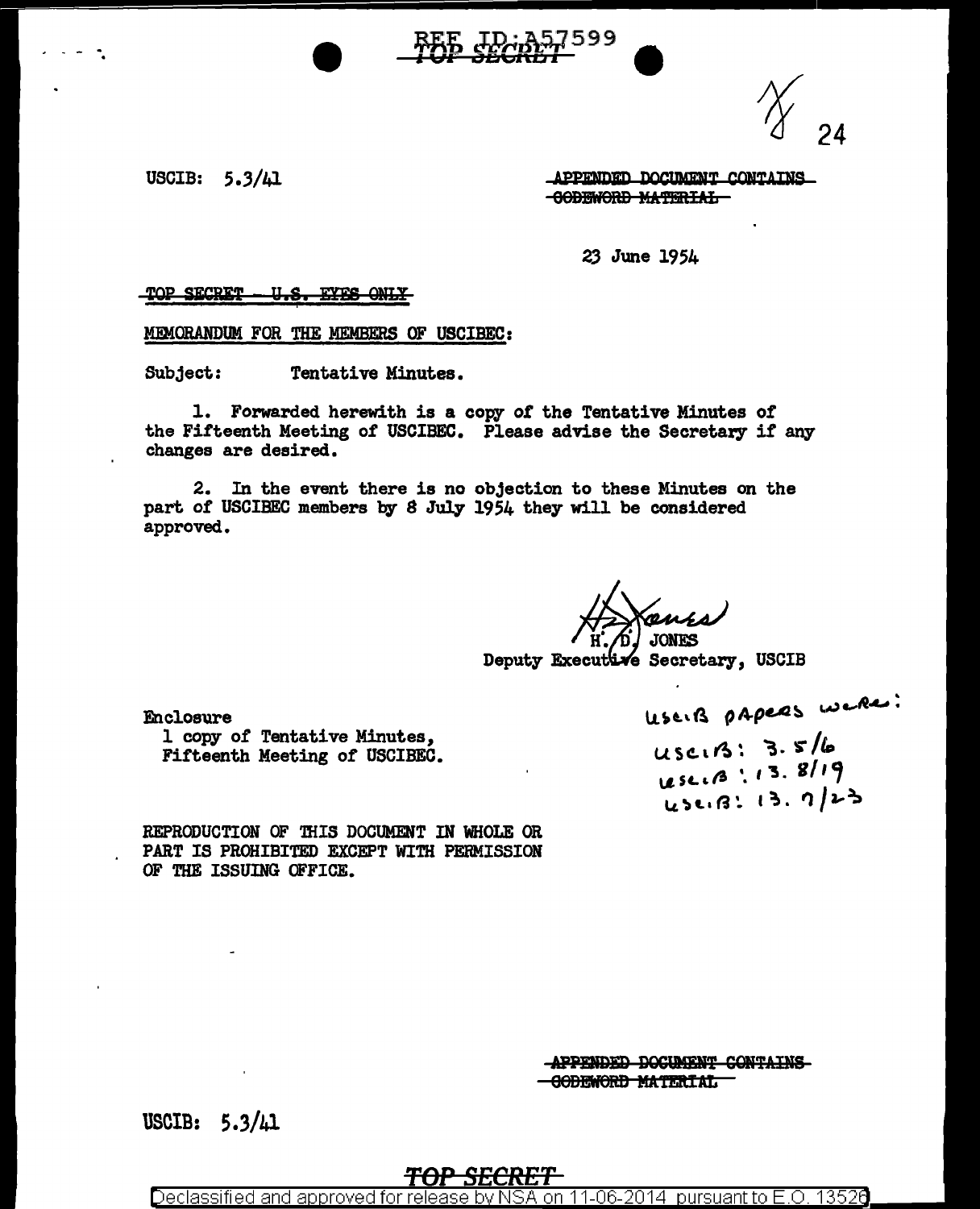

 $GONFIDENTLAL - U.S. ETES ONLY$ 

## MINUTES OF THE FIFTEENTH MEETING

#### OF THE

# USCIB EXECUTIVE COMMITTEE

# Captain Rufus L. Taylor, USN, Chairman

## PRESENT:

 $\bar{a}$ 

 $\overline{\phantom{a}}$ 

| DEFENSE:      | Mr. William H. Godel                                     |
|---------------|----------------------------------------------------------|
| <b>STATE:</b> | Mr. T. Achilles Polyzoides                               |
| FBI:          | Mr. S. Drake Ellis<br>(for Mr. Victor P. Keay)           |
| NSA:          | Captain Dwight M. Agnew, USN                             |
| CLA:          | (for Mr. Huntington D. Sheldon)                          |
| ARMY:         | Lt. Colonel Glen C. Long                                 |
| NAVY:         | Captain William M. McCormick                             |
| AIR FORCE:    | Colonel Charles M. Townsend                              |
| SECRETARIAT:  | <b>OGA</b><br>Mr. H. D. Jones<br>Mrs. Daphne O. Tucker   |
| ALSO PRESENT: |                                                          |
| DEFENSE:      | Mr. Milton S. Zaslow                                     |
| <b>STATE:</b> | Mr. Robert F. Packard                                    |
| NSA:          | Mr. Philip J. Patton<br>Mr. Benson K. Buffham            |
| CLA:          |                                                          |
| <b>ARMY:</b>  | Lt. Colonel Edward E. McBride<br>Major Arnie L. Millican |

# **CONFIDENTIAL**